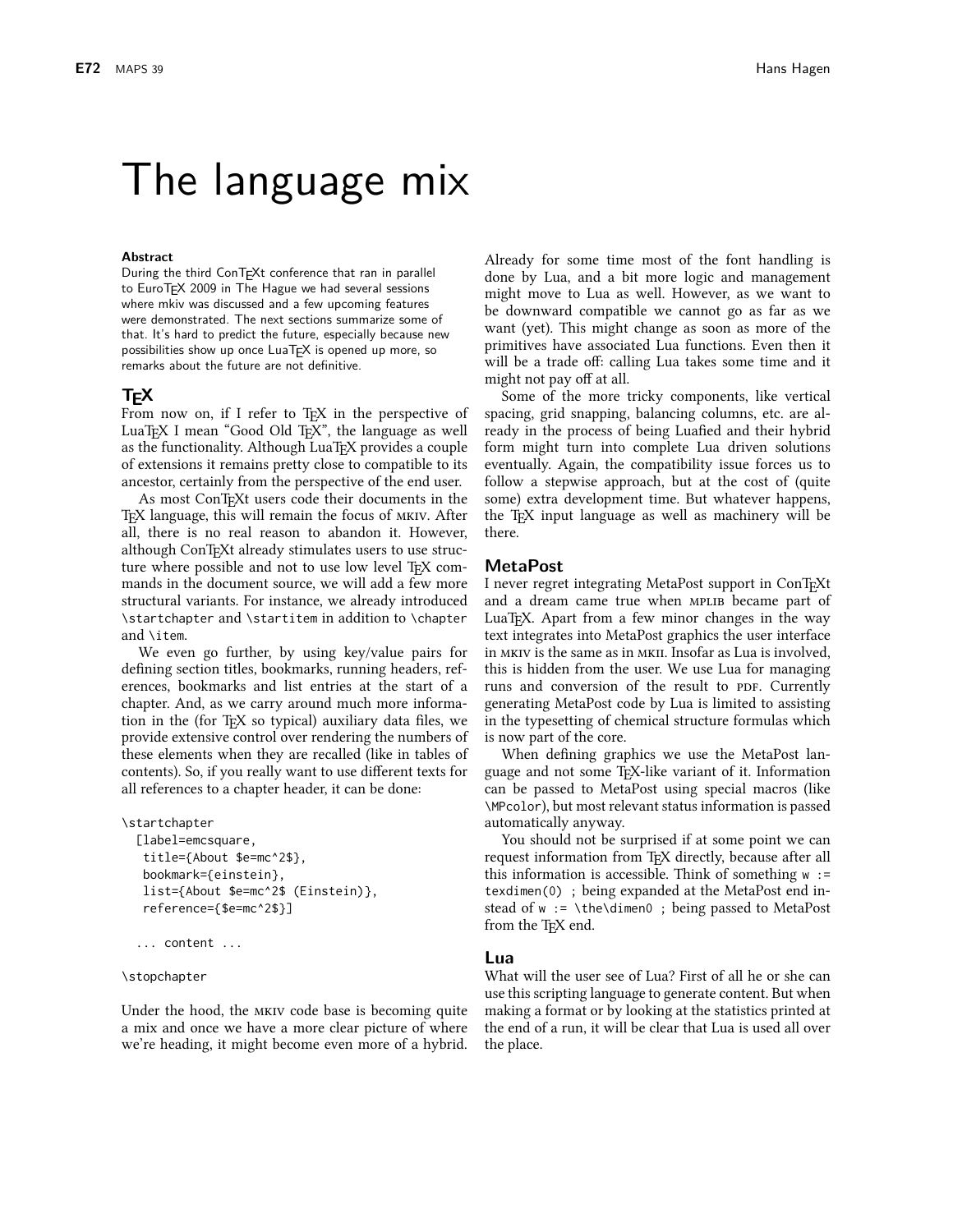So how about Lua as a replacement for the TFX input language? Actually, it is already possible to make such "ConTEXt Lua Documents" using MKIV's built in functions. Each ConTEXt command is also available as a Lua function.

```
\startluacode
  context.bTABLE {
      framecolor = "blue",align= "middle",
      style = "type",offset=".5ex",
    J.
    for i=1,10 do
      context.bTR()
      for i=1,20 do
        local r = math.random(99)if r < 50 then
          context.bTD {
            background = "color".
            backgroundcolor = "blue"
          \mathcal{E}context(context.white("%#2i",r))
        else
          context.bTD()
          context("%#2i",r)
        end
        context.eTD()
      end
      context.eTR()
    end
  context.eTABLE()
\stopluacode
```
Of course it helps if you know ConTEXt a bit. For instance we can as well say:

```
if r < 50 then
  context.bTD {
    background = "color",
    backgroundcolor = "blue".
    foregroundcolor = "white",
  \mathcal{F}else
  context.bTD()
end
context("%#2i",r)
context.eTD()
```
And, knowing Lua helps as well, since the following is more efficient:

```
\startluacode
  local colored = \{background = "color",
```

```
backgroundcolor = "bluegreen",foregroundcolor = "white",<sup>}</sup>
 local basespec = \{framecolor = "bluered".align= "middle",
   style = "type",offset=".5ex",
 ₹
 local bTR, eTR = context.bTR, context.eTR
 local bTD, eTD = context.bTD, context.eTD
 context.bTABLE(basespec)
   for i=1,10 do
     bTR()for i=1,20 do
       local r = math.random(99)bTD((r < 50 and colored) or nil)
        context("%#2i", r)eTD()end
     eTR()end
 context.eTABLE()
\stopluacode
```
Since in practice the speedup is negligible and the memory footprint is about the same, such optimizations seldom make sense.

At some point this interface will be extended, for instance when we can use T<sub>F</sub>X's main (scanning, parsing and processing) loop as a so-called coroutine and when we have opened up more of T<sub>F</sub>X's internals. Of course, instead of putting this in your TEX source, you can as well keep the code at the Lua end.



Figure 1. The result of the displayed Lua code.

The script that manages a ConT<sub>F</sub>Xt run (also called context) will process files with that consist of such commands directly if they have a c1d suffix or when you provide the flag --forcecld.<sup>1</sup>

context yourfile.cld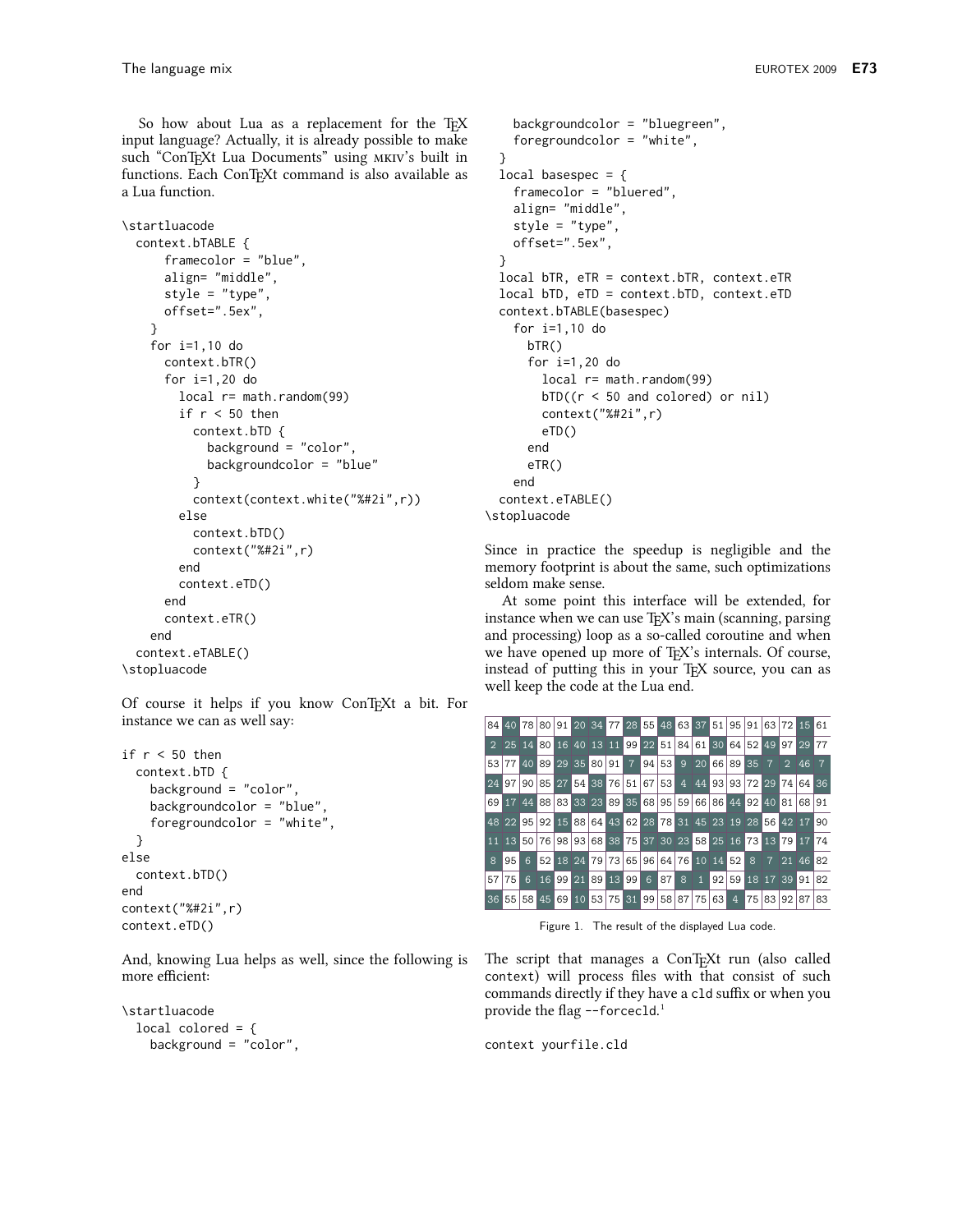But will this replace T<sub>E</sub>X as an input language? This is quite unlikely because coding documents in TEX is so convenient and there is not much to gain here. Of course in a pure Lua based workflow (for instance publishing information from databases) it would be nice to code in Lua, but even then it's mostly syntactic sugar, as T<sub>F</sub>X has to do the job anyway. However, eventually we will have a quite mature Lua counterpart.

## **XML**

This is not so much a programming language but more a method of tagging your document content (or data). As structure is rather dominant in XML, it is quite handy for situations where we need different output formats and multiple tools need to process the same data. It's also a standard, although this does not mean that all documents you see are properly structured. This in turn means that we need some manipulative power in ConT<sub>F</sub>Xt, and that happens to be easier to do in MKIV than in MKII.

In ConT<sub>F</sub>Xt we have been supporting XML for a long time, and in MKIV we made the switch from stream based to tree based processing. The current implementation is mostly driven by what has been possible so far but as LuaT<sub>F</sub>X becomes more mature, bits and pieces will be reimplemented (or at least cleaned up and brought up to date with developments in LuaT<sub>F</sub>X).

One could argue that it makes more sense to use XSLT for converting XML into something TFX, but in most of the cases that I have to deal with much effort goes into mapping structure onto a given layout specification. Adding a bit of XML to T<sub>F</sub>X mapping to that directly is quite convenient. The total amount of code is probably smaller and it saves a processing step.

We're mostly dealing with education-related documents and these tend to have a more complex structure than the final typeset result shows. Also, readability of code is not served with such a split as most mappings look messy anyway (or evolve that way) due to the way the content is organized or elements get abused.

There is a dedicated manual for dealing with XML in MKIV, so we only show a simple example here. The documents to be processed are loaded in memory and serialized using setups that are associated to elements. We keep track of documents and nodes in a way that permits multipass data handling (rather usual in T<sub>F</sub>X). Say that we have a document that contains questions. The following definitions will flush the (root element) questions:

```
\startxmlsetups xml:mysetups
```
\xmlsetsetup{#1}{questions}{xml:questions} \stopxmlsetups

\xmlregistersetup{xml:mysetups}

```
\startxmlsetups xml:questions
    \xmlflush{#1}
\stopxmlsetups
```
\xmlprocessfile{main}{somefile.xml}{}

Here the #1 represents the current XML element. Of course we need more associations in order to get something meaningful. If we just serialize then we have mappings like:

```
\xmlsetsetup{#1}{question|answer}{xml:*}
```
So, questions and answers are mapped onto their own setup which flushes them, probably with some numbering done at the spot.

In this mechanism Lua is sort of invisible but quite busy as it is responsible for loading, filtering, accessing and serializing the tree. In this case T<sub>F</sub>X and Lua hand over control in rapid succession.

You can hook in your own functions, like:

\xmlfilter{#1}

{(wording|feedback|choice)/function(cleanup)}

In this case the function cleanup is applied to elements with names that match one of the three given.<sup>2</sup>

Of course, once you start mixing in Lua in this way, you need to know how we deal with XML at the Lua end. The following function show how we calculate scores:

```
\startluacode
```

```
function xml.functions.totalscore(root)
  local n = 0for e in xml.collected(root,"/outcome") do
    if xml.filter(e,"action[text()='add']") then
      local m = xml.fiter(e, "xml:///score/text())")n = n + (tonumber(m or 0) or 0)end
  end
  tex.write(n)
end
\stopluacode
```
You can either use such a function in a filter or just use it as a T<sub>F</sub>X macro:

```
\startxmlsetups xml:question
  \blank
  \xmlfirst{#1}{wording}
  \startitemize
    \xmlfilter{#1}
      {/answer/choice/command(xml:answer:choice)}
  \stopitemize
```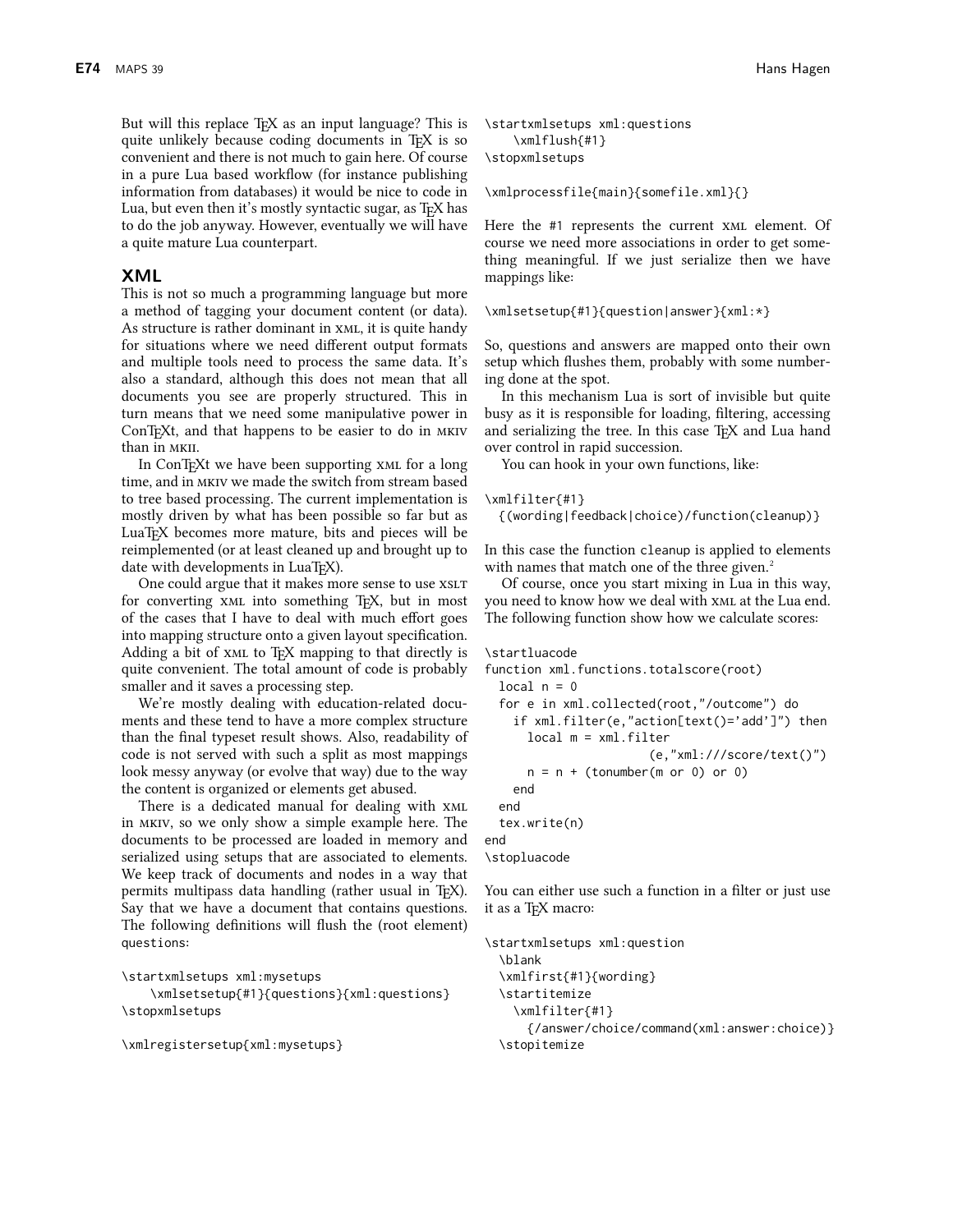

Figure 2. An example of using the font tester.

```
\endgraf
  score: \xmlfunction{#1}{totalscore}
  \blank
\stopxmlsetups
\startxmlsetups xml:answer:choice
    \startitem
        \xmlflush{#1}
```
The filter variant is like this:

\stopitem \stopxmlsetups

#### \xmlfilter{#1}{./function('totalscore')}

So you can take your choice and make your source look more XML-ish, Lua-like or TFX-wise. A careful reader might have noticed the peculiar xml:// in the function code. When used inside MKIV, the serializer defaults to T<sub>F</sub>X so results are piped back into T<sub>F</sub>X. This prefix forced the regular serializer which keeps the result at the Lua end.

Currently some of the XML related modules, like MATHML and handling of tables, are really a mix of TEX code and Lua calls, but it makes sense to move them completely to Lua. One reason is that their input (formulas and table content) is restricted to non-T<sub>E</sub>X anyway. On the other hand, in order to be able to share the implementation with TFX input, it also makes sense to stick to some hybrid approach. In any case, more of the calculations and logic will move to Lua, while TFX will deal with the content.

A somewhat strange animal here is XSL-FO. We do support it, but the MKII implementation was always somewhat limited and the code was quite complex. So, this needs a proper rewrite in MKIV, which will happen indeed. It's mostly a nice exercise of hybrid technology but until now I never really needed it. Other bits and pieces of the current XML goodies might also get an upgrade.

There is already a bunch of functions and macros to filter and manipulate XML content and currently the code involved is being cleaned up. What direction we go also depends on users' demands. So, with respect to XML you can expect more support, a better integration and an upgrade of some supported XML related standards.

## **Tools**

Some of the tools that ship with ConTFXt are also examples of hybrid usage.

Take this:

```
mtxrun --script server --auto
```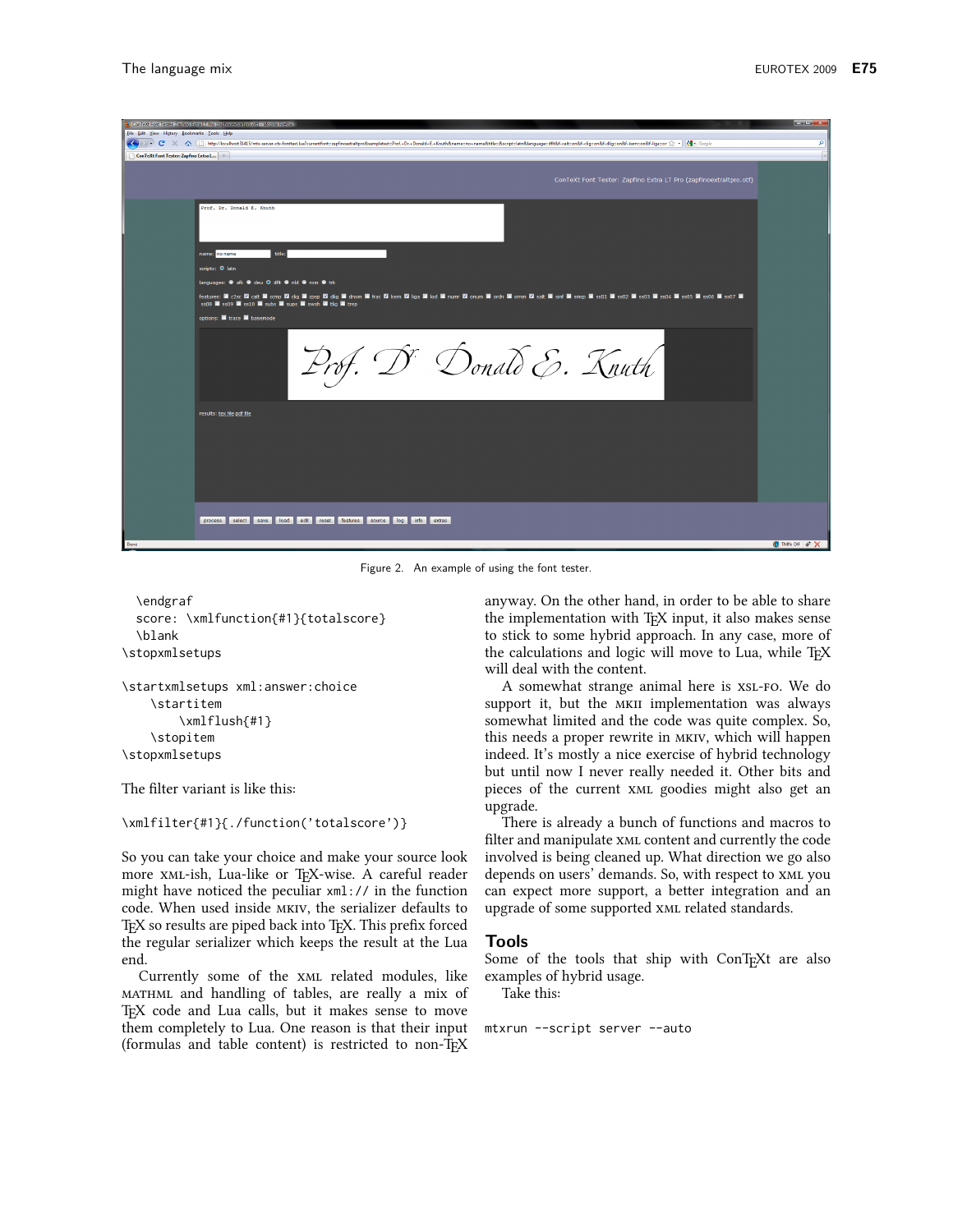| ConTeXt Help Information - Mozilla Firefox  |                                                                              |                                      |                                                            |  |                                                              | كالمراكبيس              |
|---------------------------------------------|------------------------------------------------------------------------------|--------------------------------------|------------------------------------------------------------|--|--------------------------------------------------------------|-------------------------|
| File Edit View History Bookmarks Tools Help |                                                                              |                                      |                                                            |  |                                                              |                         |
|                                             | C X ntp://localhost:31415/mtx-server-ctx-help.lua?command=setupframed&mode=1 |                                      |                                                            |  | $\sqrt{2}$ + $\sqrt{3}$ + Google<br>$\overline{\mathcal{L}}$ |                         |
|                                             |                                                                              |                                      |                                                            |  |                                                              |                         |
| <b>ConTeXt Help Information</b>             | $\sim$                                                                       |                                      |                                                            |  |                                                              |                         |
|                                             |                                                                              |                                      |                                                            |  |                                                              |                         |
|                                             |                                                                              |                                      |                                                            |  | ConTeXt Help Information                                     |                         |
|                                             |                                                                              |                                      |                                                            |  |                                                              |                         |
|                                             |                                                                              |                                      |                                                            |  |                                                              |                         |
|                                             |                                                                              |                                      |                                                            |  |                                                              |                         |
|                                             | \setupframed [optional string 1] [mandate list 2]                            |                                      |                                                            |  | about                                                        |                         |
|                                             |                                                                              |                                      |                                                            |  | adaptlayout<br>appendix                                      |                         |
|                                             | [optional string 1]                                                          |                                      | name                                                       |  | at                                                           |                         |
|                                             |                                                                              |                                      |                                                            |  | atpage                                                       |                         |
|                                             | [mandate list 2]                                                             | height                               | fit, broad, dimension                                      |  | background                                                   |                         |
|                                             |                                                                              | width                                | fit, broad, fixed, local, dimension                        |  | blackrule<br>blackrules                                      |                         |
|                                             |                                                                              | autowidth                            | ves, no, force                                             |  | blank                                                        |                         |
|                                             |                                                                              | offset                               | none, overlay, default, dimension                          |  | bookmark                                                     |                         |
|                                             |                                                                              | location                             | depth, hanging, high, lohi, low, top, middle, bottom, keep |  | but                                                          |                         |
|                                             |                                                                              | option                               | none, empty                                                |  | button<br>bypassblocks                                       |                         |
|                                             |                                                                              | strut                                | yes, no, global, local                                     |  | GBD                                                          |                         |
|                                             |                                                                              | align                                |                                                            |  | Cap                                                          |                         |
|                                             |                                                                              | bottom                               | command                                                    |  | CAP                                                          |                         |
|                                             |                                                                              | top                                  | command                                                    |  | Caps<br>chapter                                              |                         |
|                                             |                                                                              | frame                                | on, off, none, overlay                                     |  | character                                                    |                         |
|                                             |                                                                              | topframe                             | on, off                                                    |  | Character                                                    |                         |
|                                             |                                                                              | bottomframe                          | on, off                                                    |  | characters                                                   |                         |
|                                             |                                                                              | leftframe                            | on, off                                                    |  | Characters<br>then                                           |                         |
|                                             |                                                                              | rightframe                           | on, off                                                    |  | <b>dip</b>                                                   |                         |
|                                             |                                                                              | frameoffset                          | dimension                                                  |  | donefield                                                    |                         |
|                                             |                                                                              | framedepth                           | dimension                                                  |  | color                                                        |                         |
|                                             |                                                                              | framecorner                          | round, rectangular                                         |  | column                                                       |                         |
|                                             |                                                                              | frameradius                          | dimension                                                  |  | comment<br>comparecolorgroup                                 |                         |
|                                             |                                                                              | framecolor                           | name                                                       |  | comparepalet                                                 | czech                   |
|                                             |                                                                              | background                           | screen, color, none, foreground, name                      |  | completecombinedlist                                         |                         |
|                                             |                                                                              | backgroundscreen                     | number                                                     |  | completelistoffloats<br>completelistofsorts                  | dutch                   |
|                                             |                                                                              | backgroundcolor                      | name                                                       |  | completelistofsynonyms                                       | english                 |
|                                             |                                                                              | backgroundoffset                     | frame, dimension                                           |  | completeregister                                             |                         |
|                                             |                                                                              | backgrounddepth                      | dimension                                                  |  | convertnumber                                                | french                  |
|                                             |                                                                              | backgroundcorner<br>backgroundradius | round, rectangular<br>dimension                            |  | copyfield<br>correctwhitespace                               | german                  |
|                                             |                                                                              | depth                                | dimension                                                  |  | coupledocument                                               |                         |
|                                             |                                                                              | comer                                | round, rectangular                                         |  | coupledregister                                              | italian                 |
|                                             |                                                                              | radius                               | dimension                                                  |  | couplemarking                                                |                         |
|                                             |                                                                              | empty                                | yes, no                                                    |  | couplepage<br>couplepaper                                    | persian                 |
|                                             |                                                                              | foregroundcolor                      | name                                                       |  | coupleregister                                               | romanian                |
|                                             |                                                                              |                                      |                                                            |  | odi                                                          |                         |
|                                             |                                                                              |                                      |                                                            |  |                                                              |                         |
|                                             |                                                                              |                                      |                                                            |  |                                                              |                         |
|                                             | source: core-rul.tex mode: lua mode                                          |                                      |                                                            |  |                                                              |                         |
|                                             |                                                                              |                                      |                                                            |  |                                                              |                         |
| Done                                        |                                                                              |                                      |                                                            |  |                                                              | <b>O</b> TMN: Off $*$ X |
|                                             |                                                                              |                                      |                                                            |  |                                                              |                         |

Figure 3. An example of a help screen for a command.

On my machine this reports:

```
MTXrun | running at port: 31415
MTXrun | document root: c:/data/develop/context/
                                             lua
MTXrun | main index file: unknown
MTXrun | scripts subpath: c:/data/develop/context
                                              /lua
MTXrun | context services: http://localhost:31415
                      /mtx-server-ctx-startup.lua
```
The mtxrun script is a Lua script that acts as a controller for other scripts, in this case mtx-server. lua that is part of the regular distribution. As we use LuaTFX as a Lua interpreter and since LuaT<sub>F</sub>X has a socket library built in, it can act as a web server, limited but quite right for our purpose.<sup>3</sup>

The web page that pops up when you enter the given address lets you currently choose between the ConTFXt help system and a font testing tool. In figure 2 you seen an example of what the font testing tool does.

Here we have LuaT<sub>F</sub>X running a simple web server but it's not aware of having T<sub>F</sub>X on board. When you click on one of the buttons at the bottom of the screen, the server will load and execute a script related to the request and in this case that script will create a TFX file and call LuaT<sub>E</sub>X with ConT<sub>E</sub>Xt to process that file. The result is piped back to the browser.

You can use this tool to investigate fonts (their bad and good habits) as well as to test the currently available OpenType functionality in MKIV (bugs as well as goodies).

So again we have a hybrid usage although in this case the user is not confronted with Lua and/or TFX at all. The same is true for the other goodie, shown in figure 3. Actually, such a goodie has always been part of the ConT<sub>F</sub>Xt distribution but it has been rewritten in Lua.

The ConTFXt user interface is defined in an XML file, and this file is used for several purposes: initializing the user interfaces at format generation time, typesetting the formal command references (for all relevant interface languages), for the wiki, and for the mentioned help goodie.

Using the mix of languages permits us to provide convenient processing of documents that otherwise would demand more from the user than it does now. For instance, imagine that we want to process a series of documents in the so-called EPUB format. Such a document is a zipped file that has a description and resources. As the content of this archive is prescribed it's quite easy to process it:

context --ctx=x-epub.ctx yourfile.epub